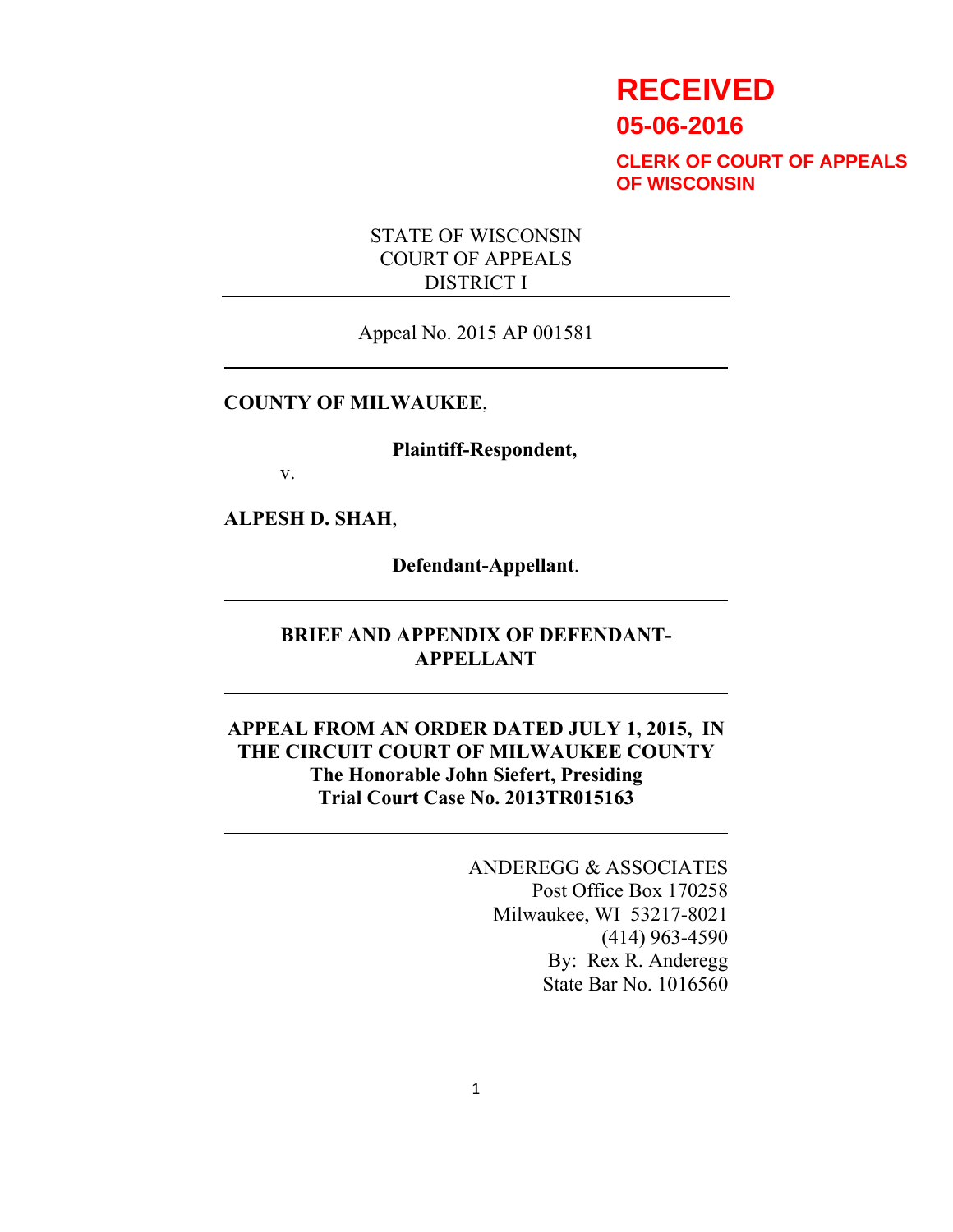# **TABLE OF CONTENTS**

| $\mathbf{I}$ .  | THE WARRANTLESS BLOOD DRAW WAS<br>UNLAWFUL BECAUSE THERE WERE NO |  |
|-----------------|------------------------------------------------------------------|--|
|                 | CONCLUSION AND RELIEF REQUESTED 15                               |  |
|                 |                                                                  |  |
| <b>APPENDIX</b> |                                                                  |  |
|                 | Transcript: Circuit Court Decision App. A                        |  |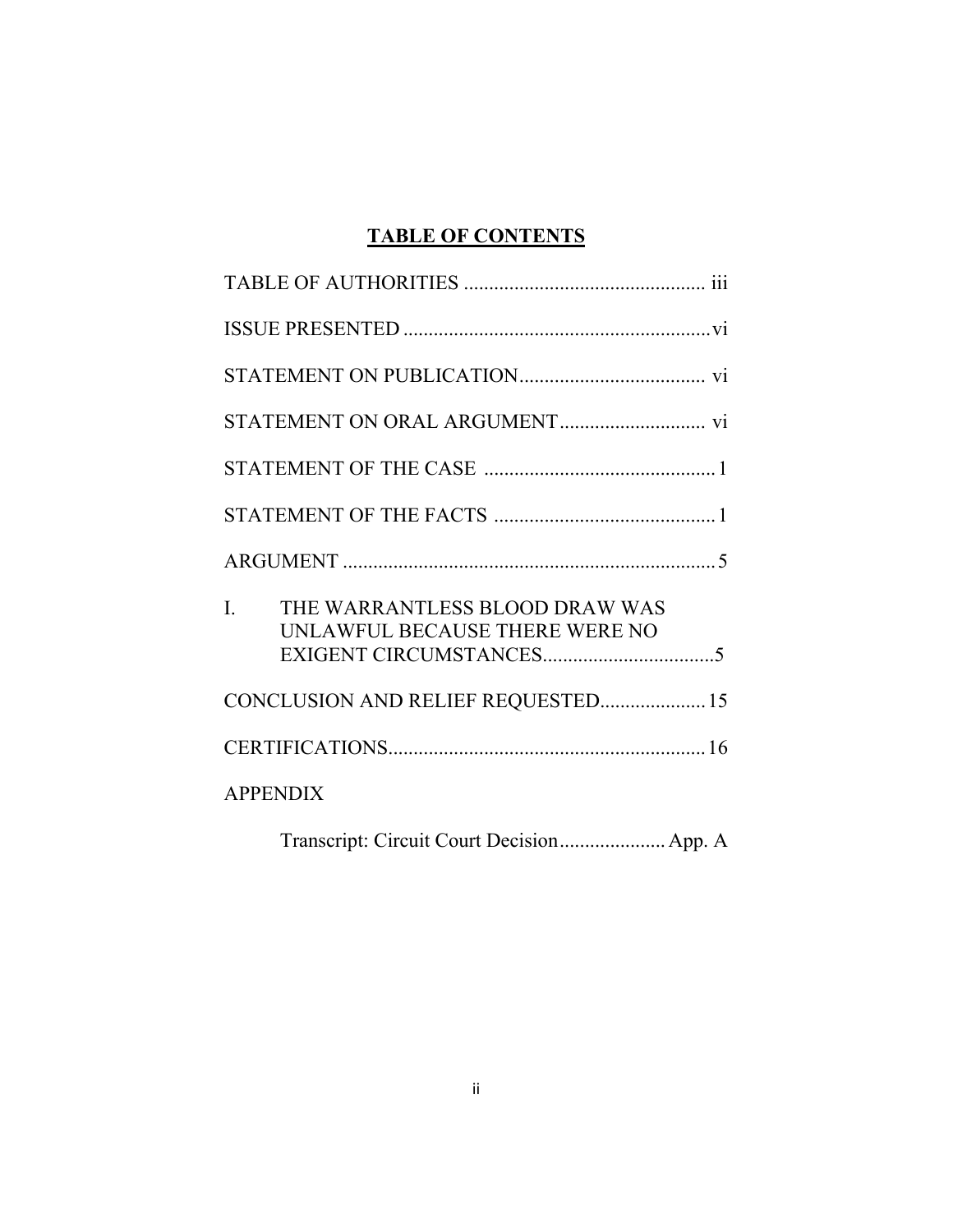# **TABLE OF AUTHORITIES**

# **Wisconsin Cases Cited:**

| <i>State v. Bohling</i> , 173 Wis. 2d 529, |
|--------------------------------------------|
| State v. Dearborn, 2010 WI 84,             |
| <i>State v. Faust, 2004 WI 99,</i>         |
| <i>State v. Foster</i> , 2014 WI 131,      |
| <i>State v. Hughes</i> , 2000 WI 24,       |
| State v. Kennedy, 2014 WI 132,             |
| State v. Parisi, 2016 WI 10,               |
| State v. Robinson, 2010 WI 80,             |
| State v. St. Martin, 2011 WI 44,           |
| State v. Tullberg, 2014 WI 134,            |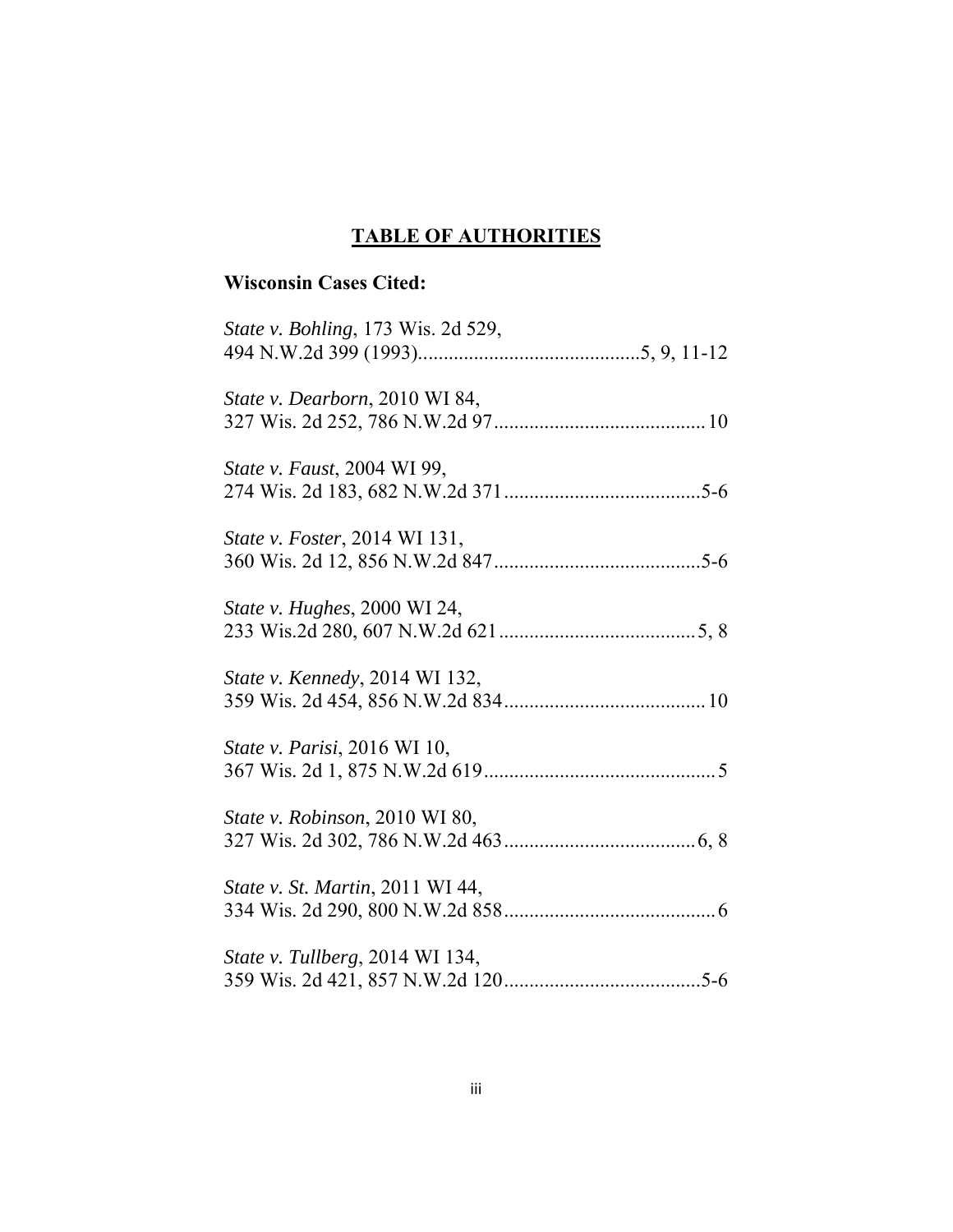# **Federal Cases Cited:**

| Missouri v. McNeely, 569 U.S. $\frac{1}{100}$ ,          |
|----------------------------------------------------------|
|                                                          |
| <b>Other Cases Cited:</b>                                |
| <i>Pruitt v. State, 589 S.E.2d 864 (Ga. App. 2003)</i> 8 |
| <b>Wisconsin Statutes Cited:</b>                         |
|                                                          |
|                                                          |

|--|--|--|

# **Other Authorities:**

| Fourth Amendment to the United States Constitution 5 |
|------------------------------------------------------|
|                                                      |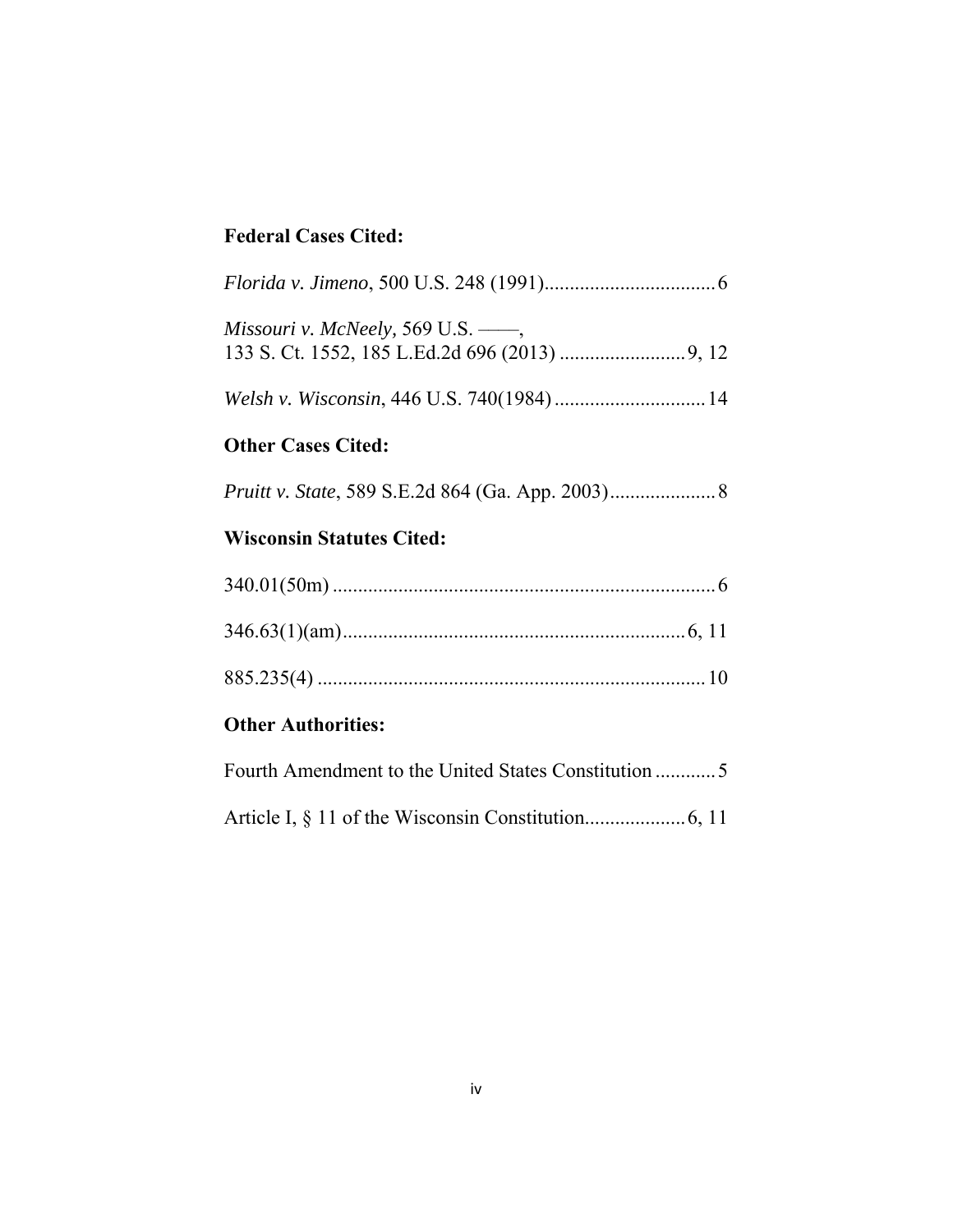#### **ISSUES PRESENTED**

**I. WHETHER A POLICE OFFICER CAN CLAIM "EXIGENT CIRCUMSTANCES" TO JUSTIFY A FORCIBLE BLOOD DRAW FROM A DRIVER THE OFFICER IS INVESTIGATING FOR A CIVIL CHARGE, WHEN THE ONLY EVIDENCE THERE IS PROBABLE CAUSE TO BELIEVE MAY BE FOUND IS THE MERE**  *PRESENCE* **OF THC, WHICH THE OFFICER BELIEVES THE DRIVER HAS VERY RECENTLY INGESTED, WHEN THE OFFICER KNOWS, AND THE PROSECUTION CONCEDES, THAT THC WILL REMAIN IN THE BLOODSTREAM FOR A PROLONGED PERIOD OF TIME.** 

**The circuit court:** Answered Yes.

**II. WHETHER IT WAS OBJECTIVELY REASONABLE TO APPLY THE** *PER SE*  **EXIGENCY RATIONALE OF** *STATE V***.** *BOHLING***, WHICH WAS A CASE INVOLVING ALCOHOL AND AN OFFENSE WHERE THE PRECISE MEASUREMENT OF ALCOHOL WAS CRITICAL, TO CIRCUMSTANCES INVOLVING THC, WHERE ONLY ITS MERE PRESENCE MATTERED.** 

> **The circuit court:** Did not reach or otherwise answer this question.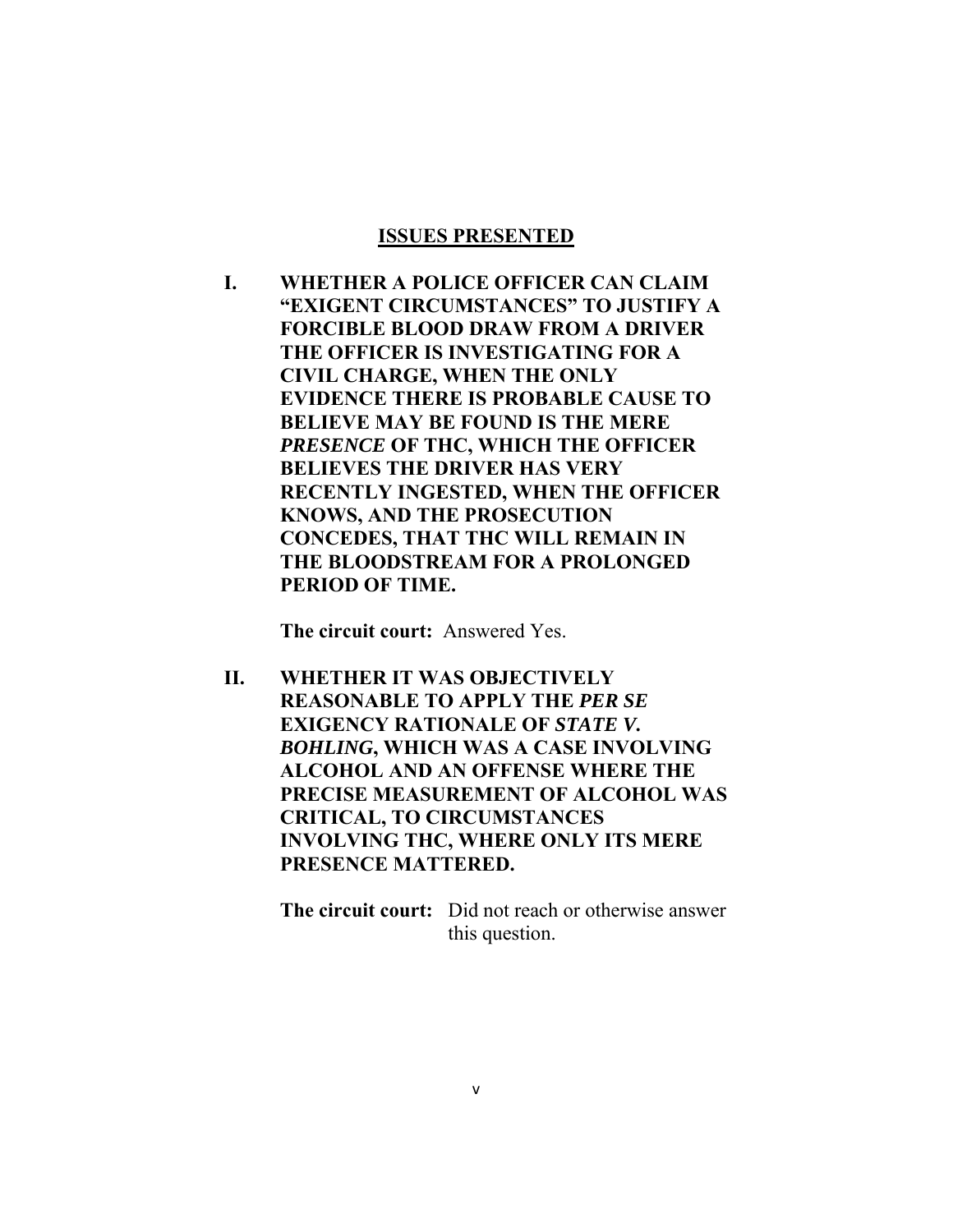# **STATEMENT ON PUBLICATION**

 The appellant believes the Court's opinion will meet the criteria for publication.

# **STATEMENT ON ORAL ARGUMENT**

 The appellant requests oral argument to further explicate the facts and law necessary for the Court to decide the issues presented in this case.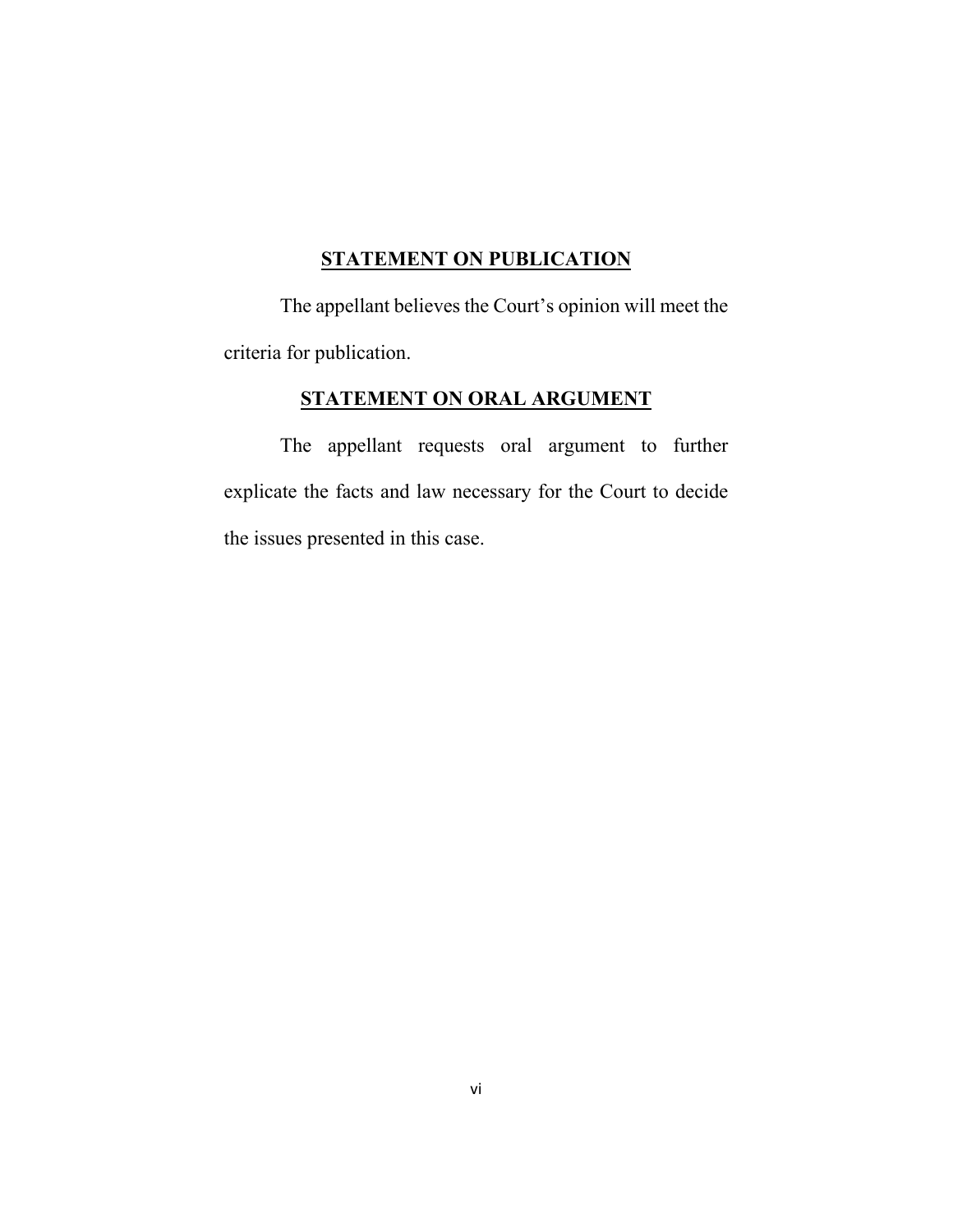#### **STATEMENT OF THE CASE**

 This is an appeal from an order finding the defendantappellant, Alpesh Shah, guilty of Operating a Motor Vehicle with a detectable amount of Restricted Controlled Substance (THC) in his blood, contrary to section 346.63(1)(am), Stats. (R1; R2). On December 4, 2012, Shah was stopped, arrested and cited for operating with a Restricted Controlled Substance (THC) in his blood. (R2). When Shah refused to consent to a blood test under the Implied Consent Law, a warrantless blood draw was forcibly taken from Shah, the results of which Shah sought to suppress. (R3). On January 29, 2015, the circuit court conducted a hearing on that issue and ultimately denied Shah's motion to suppress. (R16).

 On June 30, 2015, the circuit court presided over a bench trial on the charge. (R17). On July 1, 2015, the circuit court rendered its decision and found Shah guilty of the charge.  $(R18)$ . This appeal followed.<sup>1</sup> (R14).

#### **STATEMENT OF THE FACTS**

 On December 2, 2012, at approximately 8:30 a.m., Milwaukee County Sheriff's Deputy Christopher Leranth was patrolling on I-94 westbound in the area of College Avenue when he observed a sedan pass him at an elevated rate of speed. (R16-6-10). Deputy Leranth activated his emergency lights

<sup>&</sup>lt;sup>1</sup> It should be noted that the County, conceding there was insufficient evidence to prove the possession of marijuana charge, and no evidence of ethyl alcohol by which to prove a prohibited alcohol concentration, voluntarily dismissed both of those charges. (R18-2). Moreover, the trial court found Shah not guilty of possession of drug paraphernalia. (R18-9).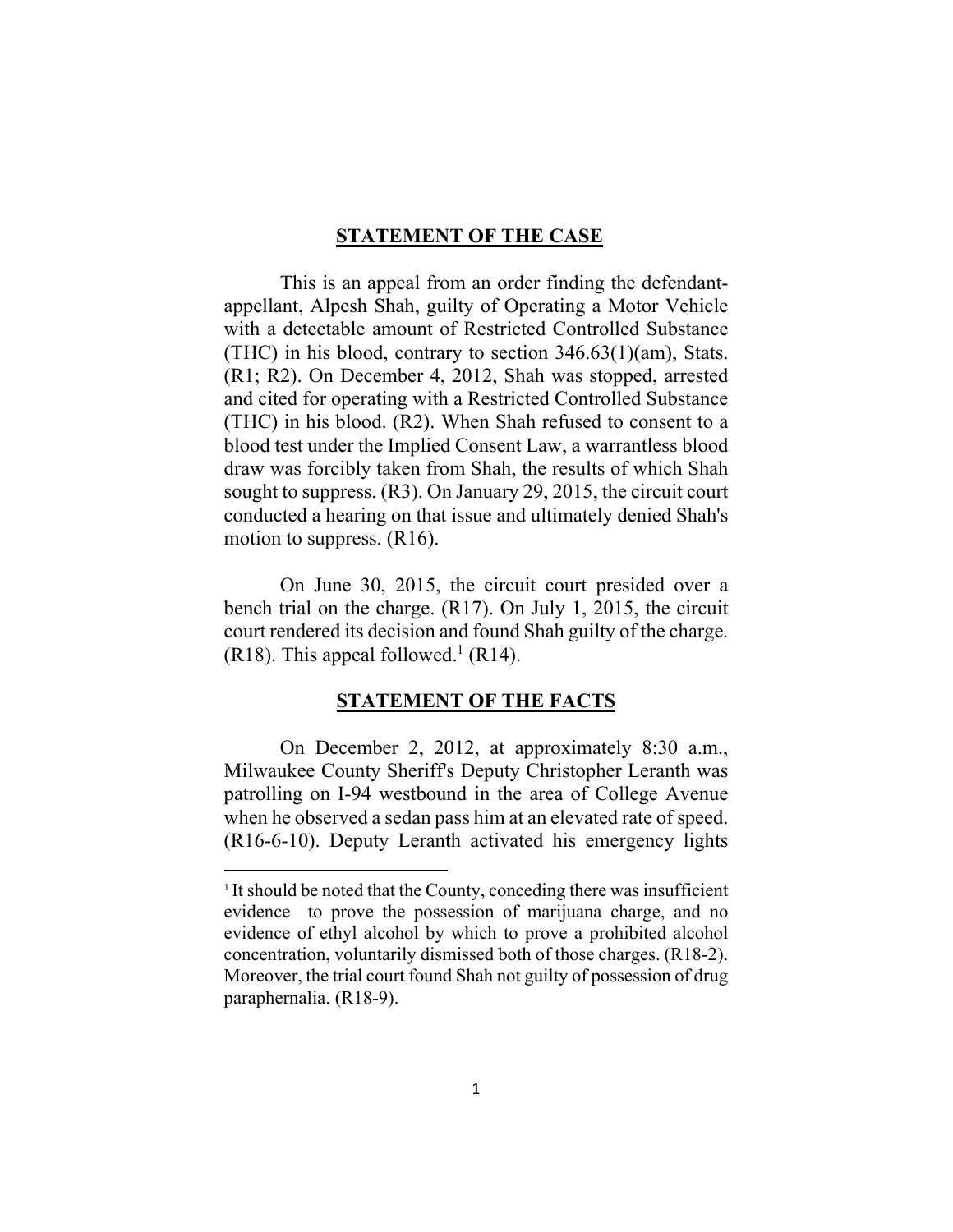and stopped the sedan, which he paced at approximately 84 MPH. (R16-10-11). The driver of the vehicle, who immediately pulled over in the right distress lane when Deputy Leranth activated his emergency lights, was Shah. (R16-11). Nothing about the manner in which Shah reacted or stopped suggested any evidence of impairment to Deputy Leranth. (R16-22). Shah, as it turned out, was on his way to Green Bay to meet clients and associates. (R16-37-38).

 Deputy Leranth testified he immediately took note of the fact that Shah, the sole occupant in the vehicle, only rolled his window down about four inches, whereupon the deputy quickly detected the strong odor of burnt marijuana. (R16-11- 13). Deputy Leranth asked Shah to roll the window down a bit more and when Shah complied, the odor of burnt marijuana became more prominent. (R16-11). Deputy Leranth also perceived Shah's eyes to be red, glassy and bloodshot, and claimed the vehicle was "smoky." (R16-12-13). He did not, however, notice Shah's pupils to be dilated. (R16-22-23). He also ascertained that the vehicle did not belong to Shah. (R16- 23). Nevertheless, he described the marijuana smell as "overpowering," though he did not smell the odor of marijuana on Shah after removing him from the vehicle. (R16-29-30).

 Deputy Leranth had called for backup and asked Shah to step out and to the rear of his vehicle, and Shah complied. (R16-14-15). Deputy Leranth then searched Shah's vehicle and found, in the center console, a reddish glass pipe about half full of freshly burned marijuana, and a glass cylinder containing what he believed to be fresh marijuana. (R16-16). Deputy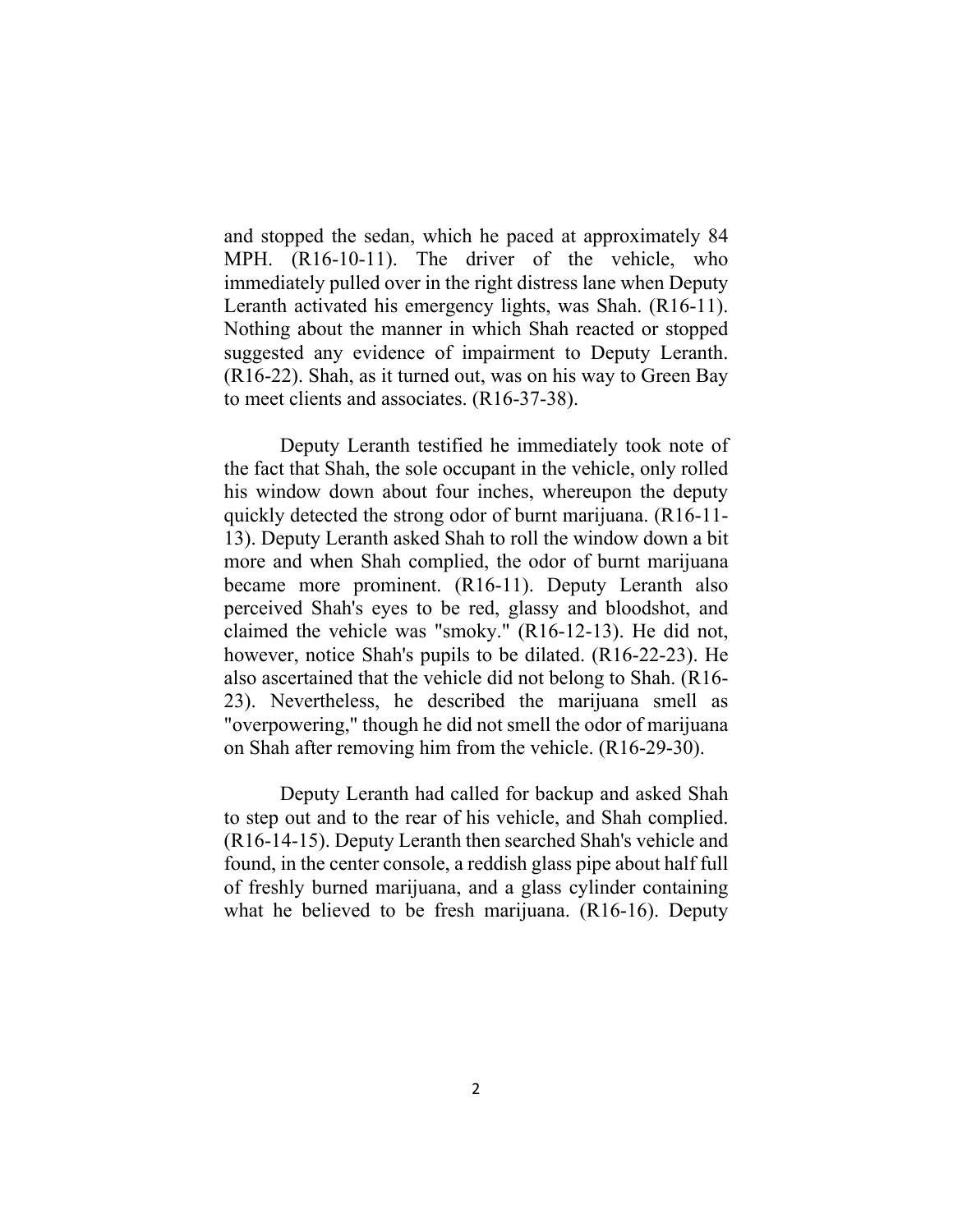Leranth never observed any odor of alcohol on or about Shah, and his speech was in no way slurred.<sup>1</sup> (R16-26).

 When Deputy James Jarvis arrived as back-up, Deputy Leranth turned Shah over to Deputy Jarvis for field sobriety tests. (R16-17-18). Deputy Jarvis arrived to find Shah in the back seat of Deputy Leranth's squad car. (R16-35). Deputy Jarvis began by asking Shah if he had any medical problems, whereupon Shah informed him he had a congenital inner ear problem, and a left knee injury, both of which would make performing field sobriety tests problematic. (R16-37, 41). Deputy Jarvis believed Shah's report of medical issues to be true, and thus asked Shah to instead recite the alphabet, starting with D and ending with Z, which Shah did flawlessly. (R16- 42, 46-49). Like Deputy Leranth, Deputy Jarvis also did not detect any odor of alcohol on or about Shah. (R16-38). Moreover, the record is devoid of any suggestion that any deputy involved in the case ever observed Shah to display any unsteadiness or balance problems as he moved about the scene. Nevertheless, Shah was arrested. (R16-19-20, 42).

 Deputy Leranth escorted Shah to Froedtert Hospital for what he testified would be a "legal blood draw." (R16-20). Deputy Leranth read the Informing the Accused Form to Shah.

<sup>&</sup>lt;sup>1</sup>Deputy Leranth also found two powdery substances in the vehicle's glove compartment which Shah advised him were sacraments used for religious purposes. (R16-24-25). This was confirmed by field testing. (R16-25). When Shah attempted to explore the circumstances surrounding those substances during the evidentiary hearing, the County objected and the circuit court sustained the objection on the grounds this case involved only marijuana, and not the other substances. (R16-26).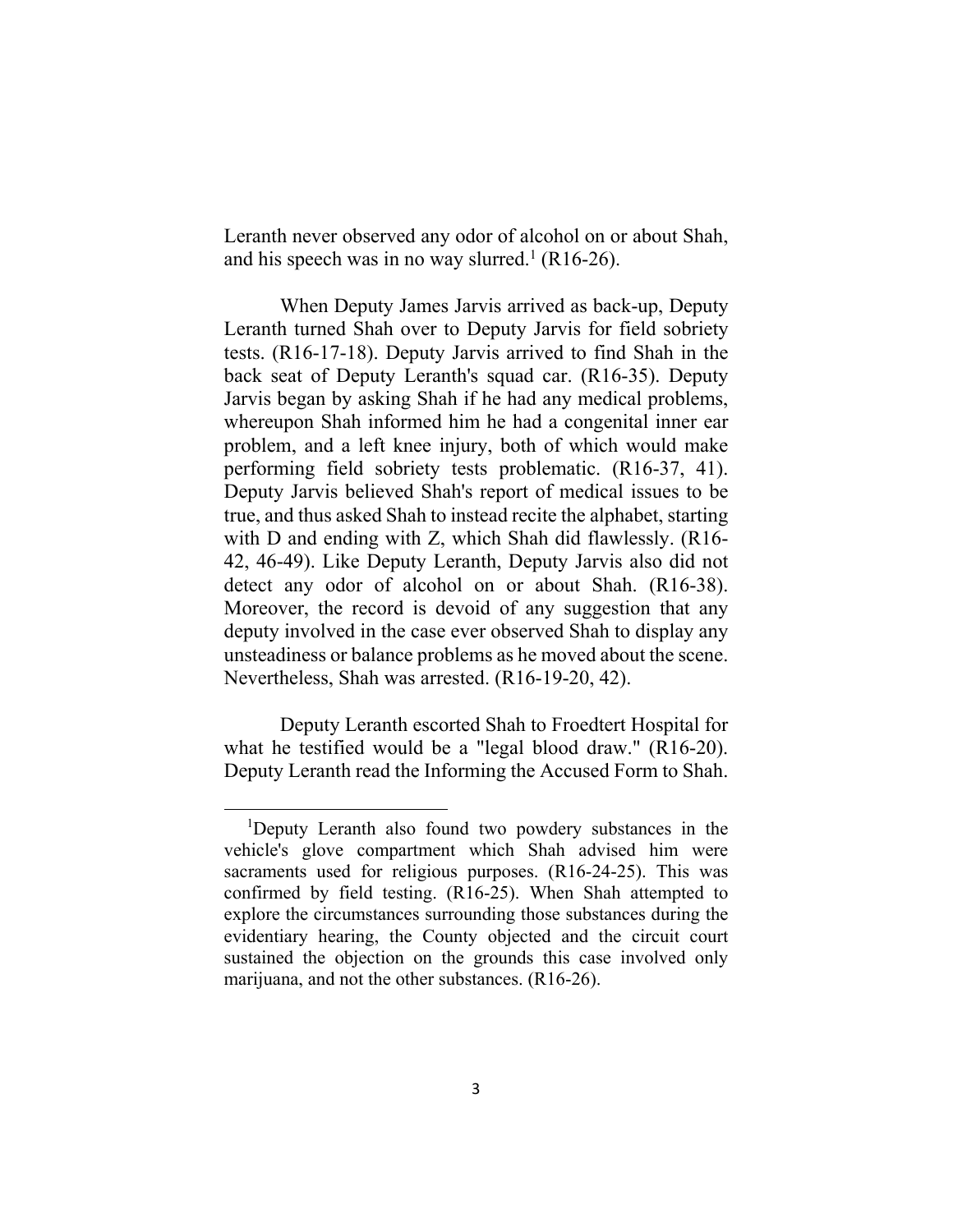(R16-20). Shah refused to consent to a blood draw, whereupon Deputy Leranth forced a warrantless blood draw from Shah, because, *inter alia*, he felt that Shah "had marijuana in his system while driving." (R16-21). Deputy Leranth conceded that there were no circumstances that would have prevented him from getting a warrant for a blood draw, just that he felt he did not need to do so at that time. (R16-28). The blood test results revealed Delta-9 THC in Shah's blood, and he eventually was convicted of the charge issued - Operating a Motor Vehicle with a detectable amount of a Controlled Substance. (R17-49-53; R18).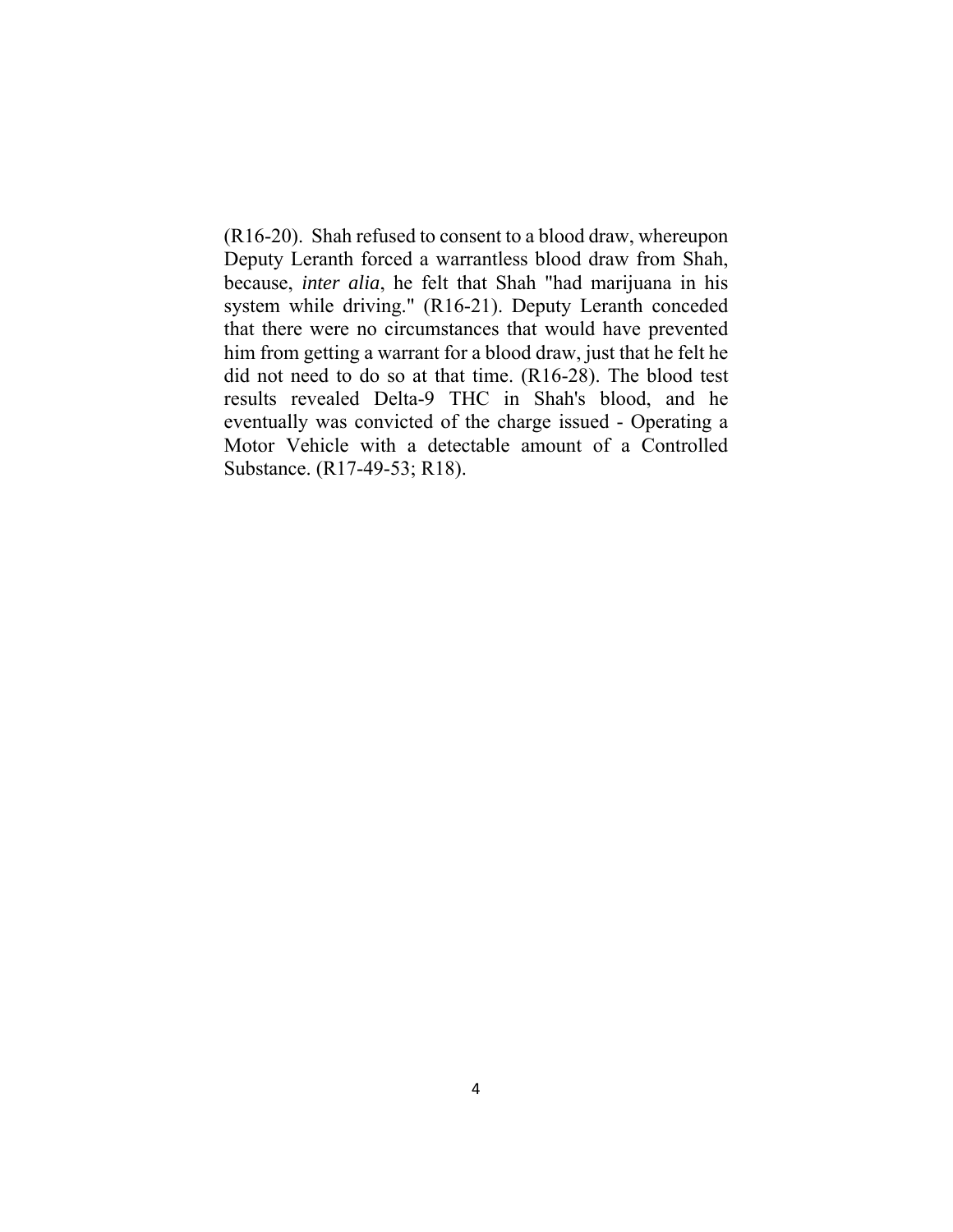#### **ARGUMENT**

### **I. THE WARRANTLESS BLOOD DRAW WAS UNLAWFUL BECAUSE THERE WERE NO EXIGENT CIRCUMSTANCES.**

 The Fourth Amendment to the United States Constitution provides for "the right of the people to be secure in their persons . . . against unreasonable searches and seizures . . . ." Article I, § 11 of the Wisconsin Constitution also prohibits "unreasonable searches and seizures." When police draw a sample of a person's blood to test it for evidence of a crime, a search under the Fourth Amendment has occurred. *See State v. Tullberg*, 2014 WI 134, ¶ 31, 359 Wis. 2d 421, 857 N.W.2d 120; *State v. Faust*, 2004 WI 99, ¶ 10, 274 Wis. 2d 183, 682 N.W.2d 371. As noted above, Deputy Leranth directed that Shah's blood be drawn without making any effort to obtain a warrant.

 Warrantless searches are per se unreasonable unless they fall within a well-recognized exception to the warrant requirement. *State v. Foster*, 2014 WI 131, ¶ 32, 360 Wis. 2d 12, 856 N.W.2d 847. One well-recognized exception - the exception at issue in the case *sub judice* - is where there is probable cause to believe the search will reveal evidence of a crime *and* exigent circumstances exist in the form of a threat that evidence will be lost or destroyed if time is taken to obtain a warrant. *State v. Bohling*, 173 Wis. 2d 529, 537–38, 494 N.W.2d 399 (1993). *State v. Parisi*, 2016 WI 10, 367 Wis. 2d 1, 875 N.W.2d 619. Here, the burden was on the County to establish both. *State v. Hughes*, 2000 WI 24, ¶¶ 17–18, 233 Wis.2d 280, 607 N.W.2d 621. The burden was heavy, as the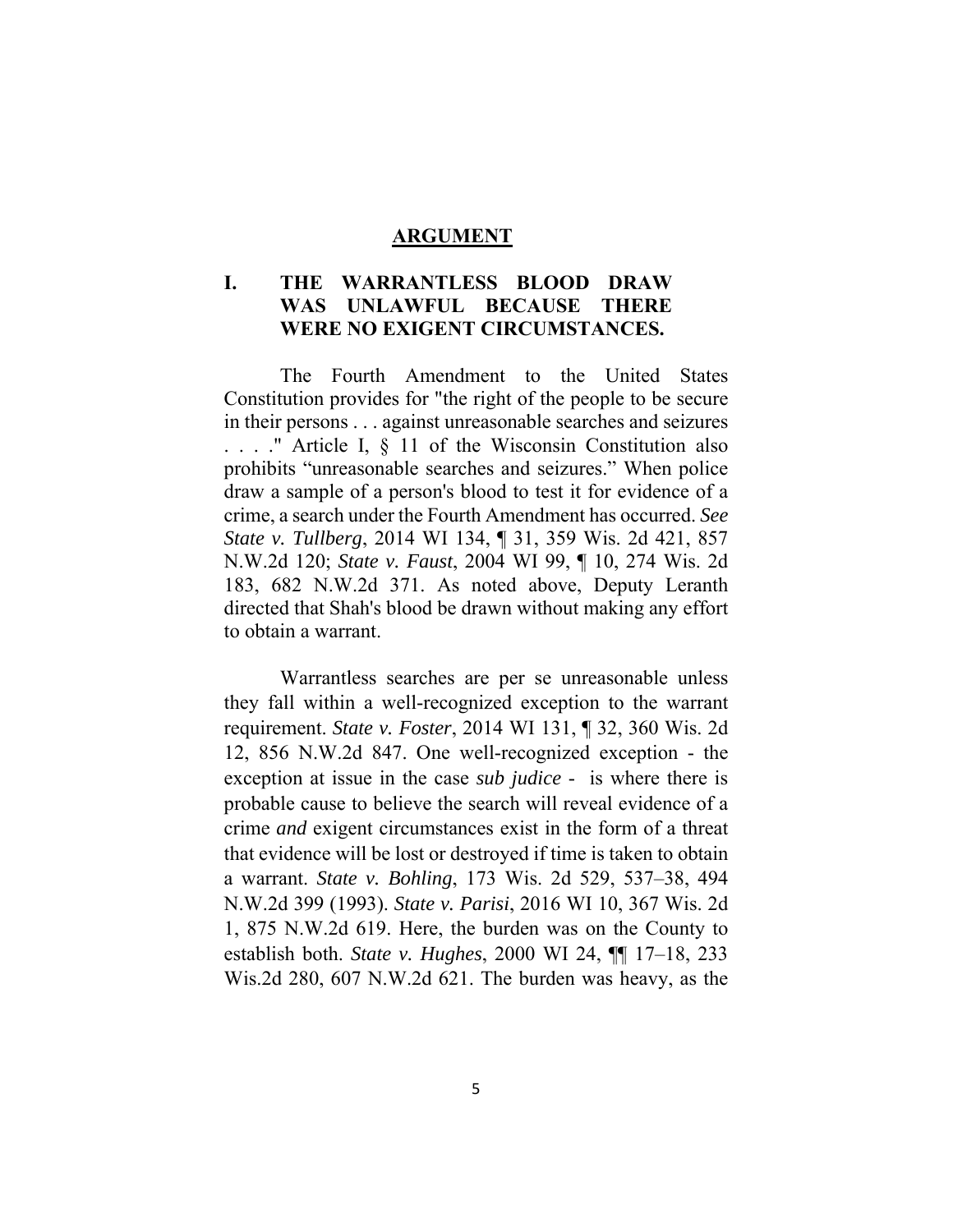County was required to do so by clear and convincing evidence. *State v. St. Martin*, 2011 WI 44, ¶ 19, 334 Wis. 2d 290, 800 N.W.2d 858. The touchstone of the Fourth Amendment is "reasonableness." *Faust*, 2004 WI 99 at ¶ 32, *quoting Florida v. Jimeno*, 500 U.S. 248, 250 (1991).

 This Court will review an order granting or denying a motion to suppress evidence as a question of constitutional fact, which calls for a two-step inquiry. *State v. Robinson*, 2010 WI 80, ¶ 22, 327 Wis. 2d 302, 786 N.W.2d 463. This Court will accept the circuit court's findings of historical fact unless they are clearly erroneous and then review the application of constitutional principles to those historical facts de novo. *Foster*, 2014 WI 131 at ¶ 27; *Tullberg*, 2014 WI 134 at ¶28. Here, the circuit court made no findings of historical fact. (R16). Thus, this Court should simply review the legal issue presented de novo, with no deference to the circuit court's decision.

 Shah was arrested, charged, prosecuted, and convicted of Operating a Motor Vehicle with a Detectable Amount of a Restricted Controlled Substance in his system. The statute underlying this charge is section 346.63(1)(am), Stats., which states:

> No person may drive or operate a motor vehicle while . . . [t] he person has a detectable amount of a restricted controlled substance in his or her blood.

The record reveals the "detectable amount of a restricted controlled substance" Deputy Leranth believed was in Shah's blood was THC. Section 340.01(50m), Stats., defines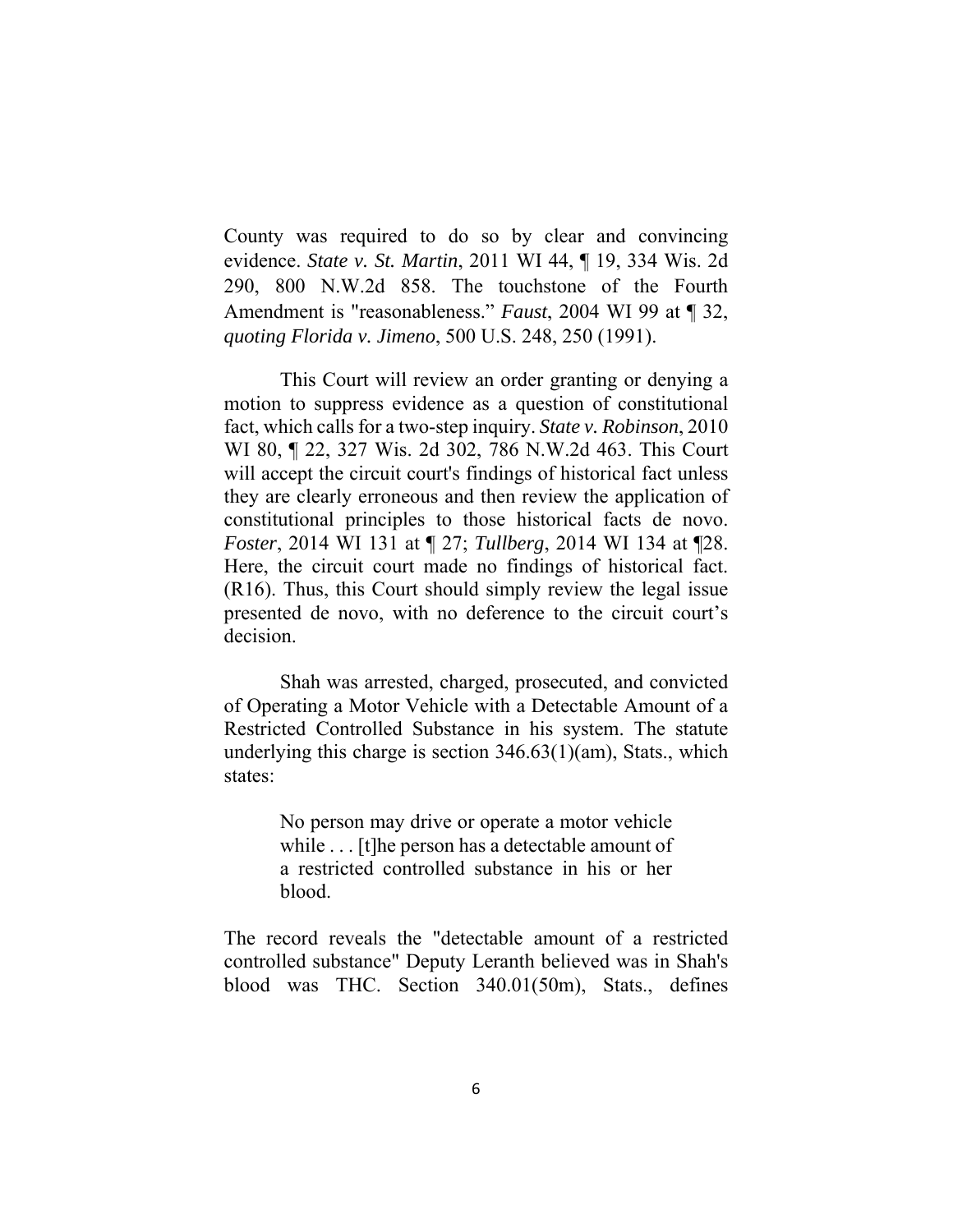"restricted controlled substance" in this context as "Delta-9 tetrahydrocannabinol." Shah concedes the circuit court could have determined there was probable cause for Deputy Leranth to believe this substance was in his system. The question before this Court is whether exigent circumstances justified forcibly entering Shah's body without a warrant to extract blood in the search for it.

 To that end, it should be noted Shah was not arrested or charged with operating under the influence of THC, but instead, of operating with a detectable amount of THC in his system. The *amount* of THC in Shah's system was therefore irrelevant; only its *presence* mattered. Moreover, every fact available to police to establish probable cause to believe THC could be found in Shah's blood also established the overwhelming likelihood that Shah had ingested the substance just prior to the stop. Both deputies testified to the strong odor of burned marijuana emanating from the vehicle, the alleged smoky interior, and the partially burned marijuana found in the marijuana pipe.

 The trial court, unfortunately, did not offer anything helpful in terms of analysis, simply stating:

> All right. Well, I'm ready to rule on this issue. I don't see anything wrong with this arrest, quite frankly. I think there was probable cause for the arrest. There's probable cause to require that he submit to the blood draw. All three motions are going to be denied.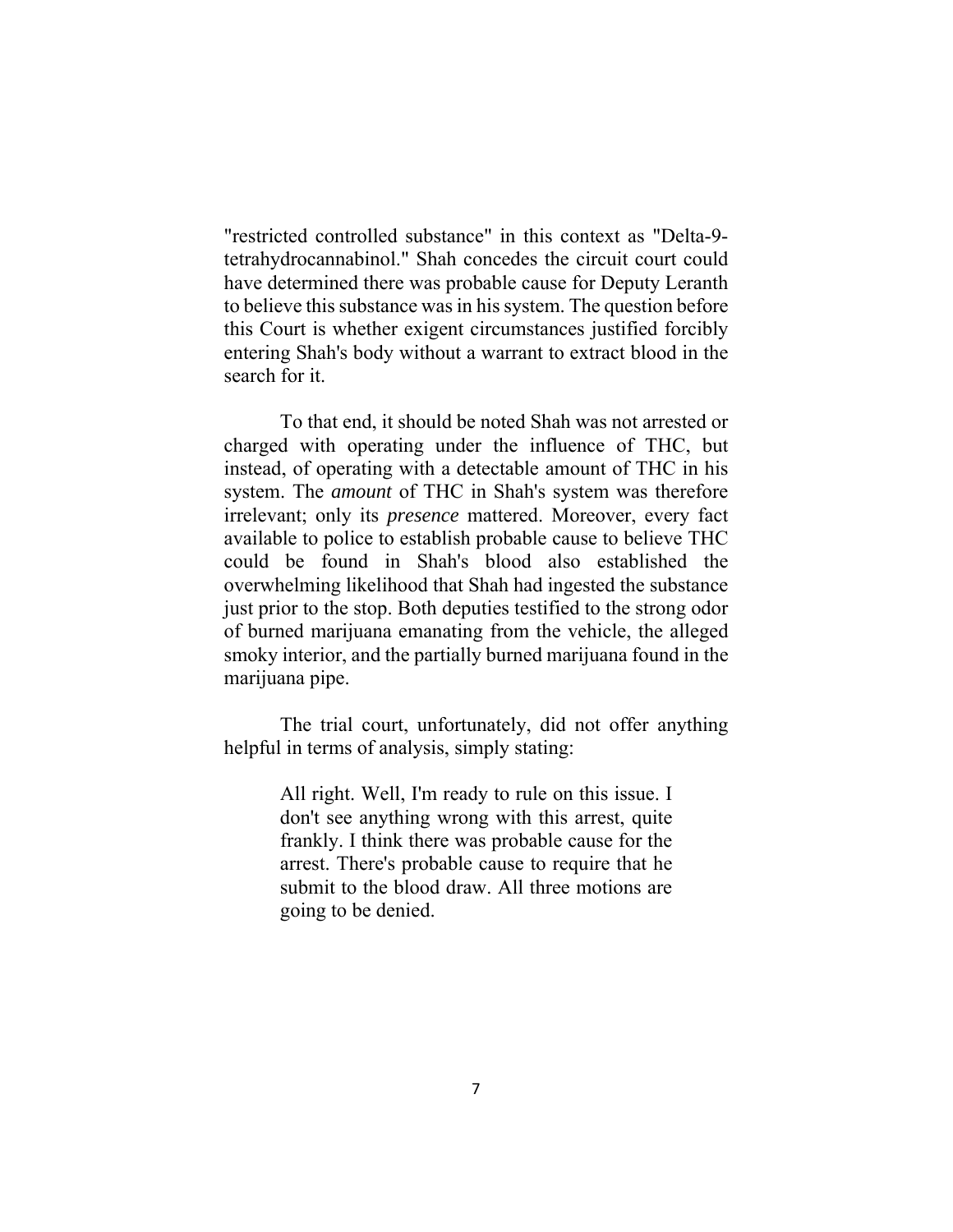(R16-64). Conspicuous by its absence is any discussion of whether there were exigent circumstances to justify a warrantless blood draw.

 Largely dispositive, against this backdrop, is the wellknown fact that delta-9-tetrahydrocannabinol, following ingestion, remains in an individual's blood for a relatively lengthy period of time. This fact is further established by the record in this case. Indeed, it is the only conclusion that can be drawn from the record below, which is a critical point given the County's burden of proof on the matter. *Hughes*, 2000 WI 24 at ¶¶ 17–18. Deputy Leranth, who ordered the blood draw, testified that although the level may dissipate, "you're still going to find it." (R16-21). The County's expert in this case testified it will remain for a period of nine to twelve hours. (R17-62). This presents the very antithesis of an exigency. *See also Pruitt v. State*, 589 S.E.2d 864 (Ga. App. 2003)(presence of THC metabolites in urine sample signified defendant had ingested marijuana within 48 to 72 hours of when urine sample taken).

 The test for determining the existence of exigent circumstances is an objective one." *Robinson*, 2010 WI 80 at ¶ 30. To determine if exigent circumstances justified a search, a reviewing court determines "whether the police officers under the circumstances known to them at the time reasonably believed that a delay in procuring a warrant would . . . risk the destruction of evidence." *Id*. The County did not, and cannot, meet that legal standard in this case. Deputy Leranth did **not** testify that he drew blood because he believed a delay in procuring a warrant would risk the destruction of evidence. On the contrary, he testified that: (1) nothing prevented him from getting a warrant; (2) which he did not get simply because he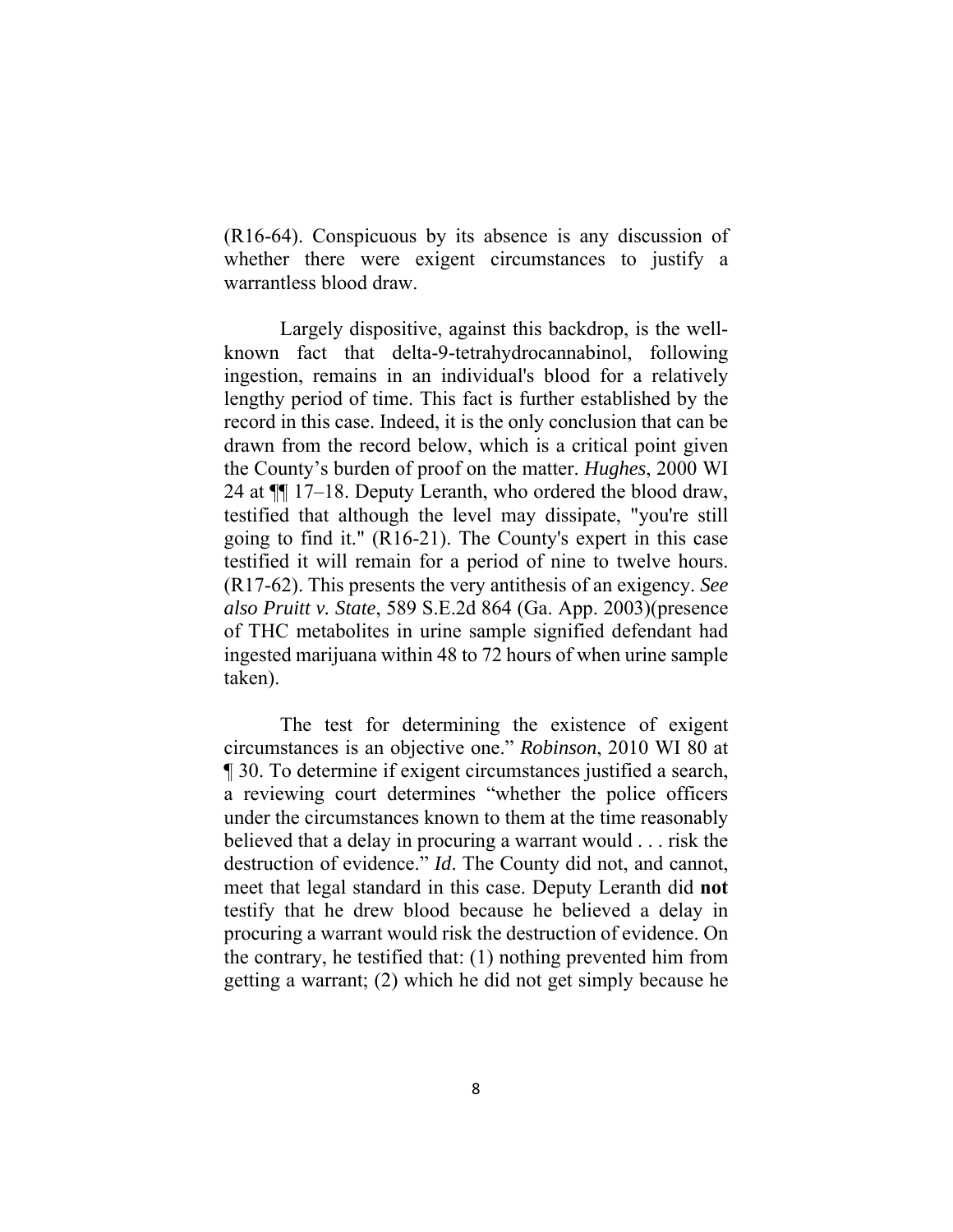did not think it necessary; and (3) despite the fact he knew the evidence would still be findable.

 The County, of course, relied on *Bohling*, *supra*, which held that the dissipation of "alcohol" in the bloodstream created a *per se* exigency that justified a warrantless blood draw in the case of suspected drunk drivers. (R16-54-55). *Bohling*, however, and as this Court knows, was abrogated by *Missouri v. McNeely,* 569 U.S. ––––, 133 S. Ct. 1552, 185 L.Ed.2d 696 (2013). Moreover, *Bohling* was a case involving *alcohol* while this case involves *THC*. This critical distinction was not lost on Wisconsin's Attorney General when, in a recent case involving the dissipation of a synthetic substance (heroin) in an individual's blood, he conceded the absence of any exigency under the very circumstances posed by this case:

> What I am saying is that because this really good evidence, this really probative evidence dissipates so quickly, at least in the case of heroin, and the public defender brought up some other drugs like marijuana and things like that, this is a whole different animal. **I agree if this is a marijuana case, we would be done. We would be done because marijuana being a natural substance . . . it doesn't break down.**

*Id.* at ¶73. (Emphasis added: dissenting opinion, J. Bradley). The County's expert in this case referred to this characteristic of THC as "marijuana [being] very sticky." (R17-62).

 It is not, however, merely the protracted presence of THC in the system that blunts any exigency. It is also the nature of the motor vehicle law pertaining to THC under which Shah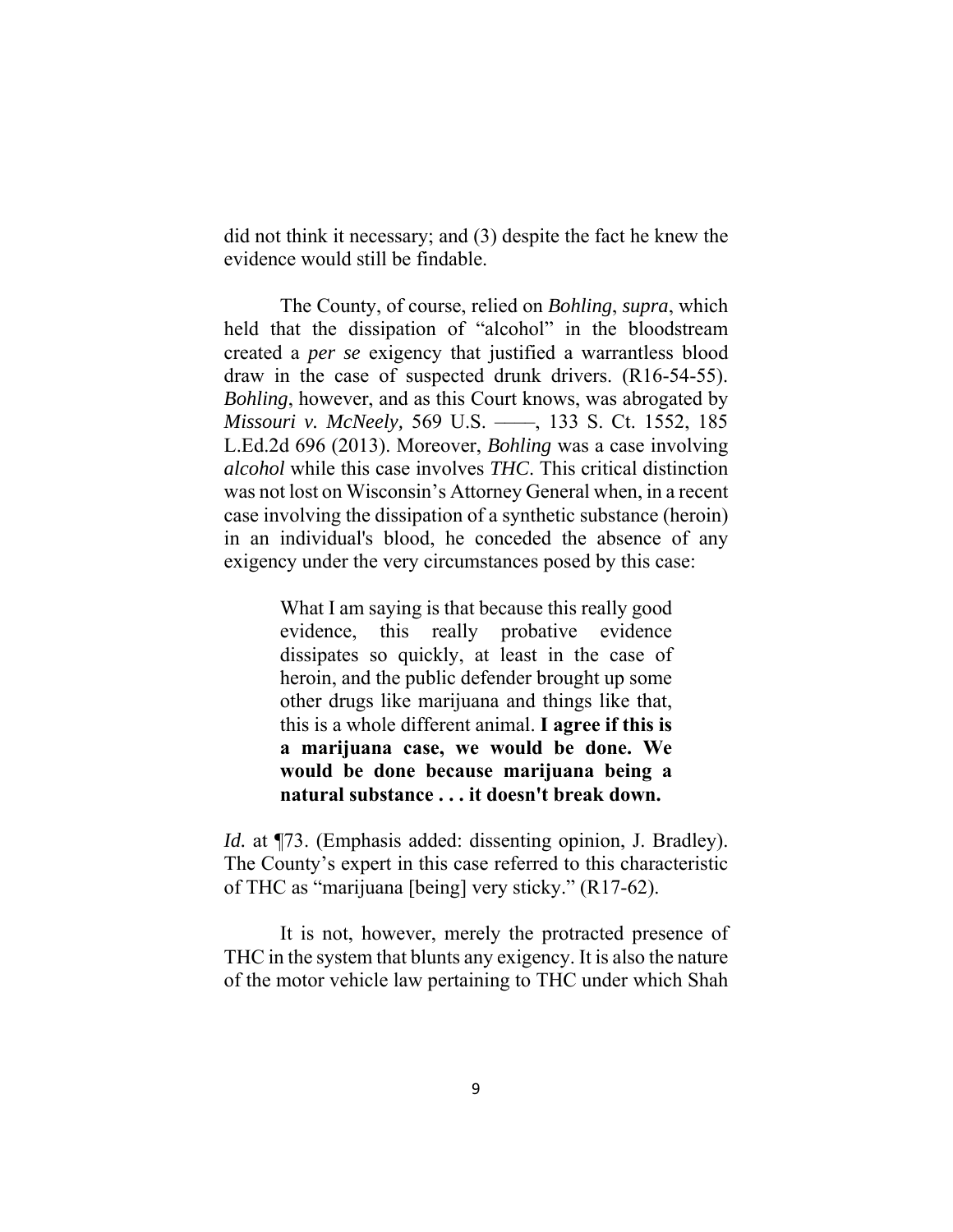was arrested and prosecuted which, unlike alcohol-related prosecutions, does not have a prohibited level with a corresponding presumption of impairment. *See* section 885.235(4), Stats. There is therefore no corresponding urgency to obtain a blood sample from a suspect before his THC level crosses a particular Rubicon between illegality and legality, as is the case with alcohol, because no such divide exists. On the contrary, the mere presence of THC is all that is needed for a conviction. To that end, the qualitative aspect of the test is primary, while any quantitative aspects of the test are largely redundant. And as applied to the particular facts of this case, the only reasonable conclusion was that Shah's THC levels were on the rise, not the decline, because the officers testified that every indication was that Shah had been smoking marijuana just before being pulled over.

 Under these circumstances, the good faith exception to the exclusionary rule cannot get any traction. When the police act in accordance with clear and settled Wisconsin precedent in ordering the warrantless investigatory blood draw, application of the exclusionary rule would be both inappropriate and unnecessary. *State v. Kennedy*, 2014 WI 132, ¶ 37, 359 Wis. 2d 454, 856 N.W.2d 834. The good-faith exception precludes application of the exclusionary rule where officers conduct a search or seizure in objectively reasonable reliance upon clear and settled Wisconsin precedent that is later deemed unconstitutional by the United States Supreme Court. *Id*. However, the Wisconsin Supreme Court has noted that the good faith exception to the exclusionary rule should only be employed when the case upon which law enforcement purports to rely has "spoken with specificity in a particular fact situation." *State v. Dearborn*, 2010 WI 84, ¶46, 327 Wis. 2d 252, 786 N.W.2d 97. *Dearborn* further noted that "[t]he vast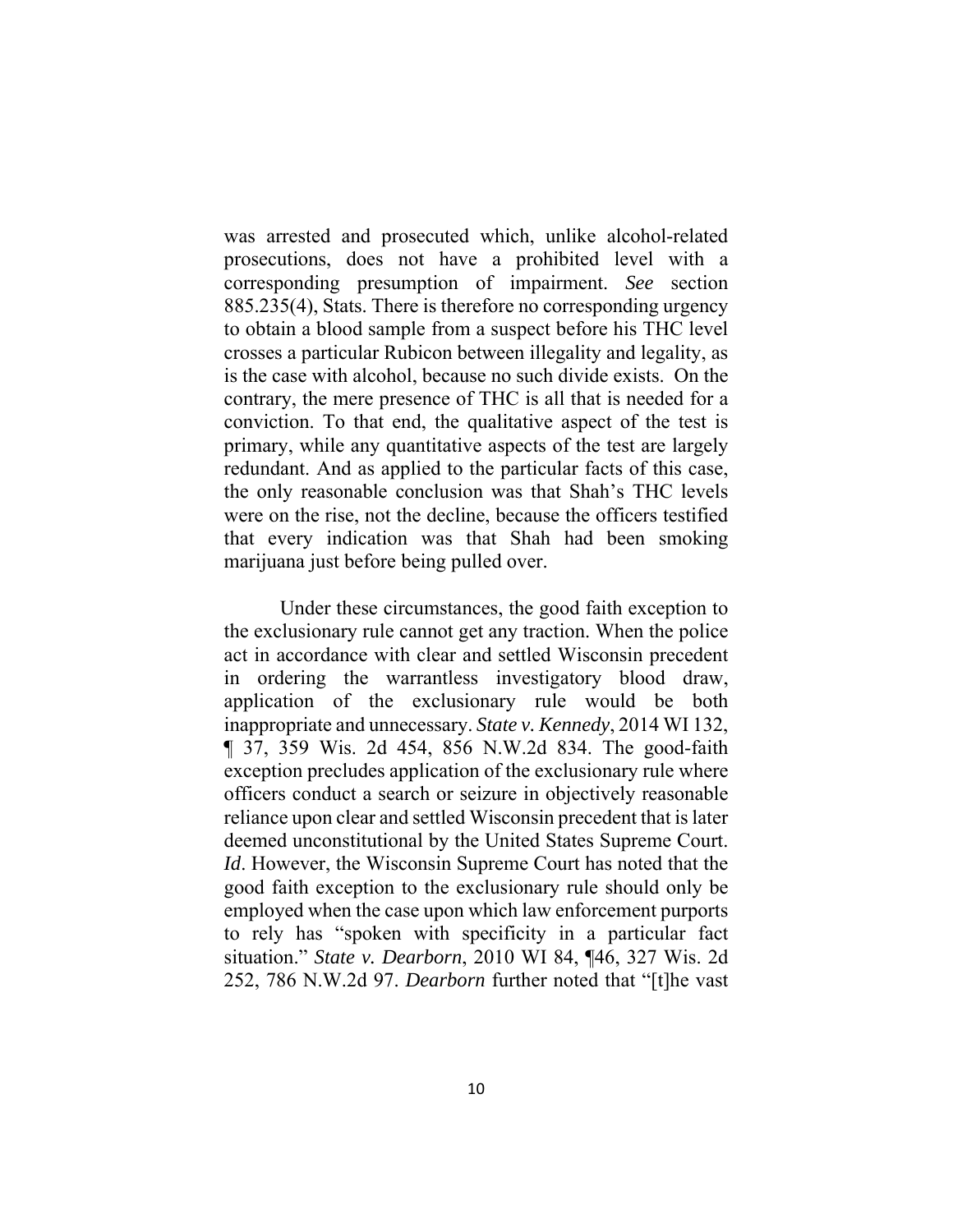majority of cases, particularly in the fact-intensive Fourth Amendment context, will not fall into this category." *Id*.

It is true *Bohling* was the settled law in Wisconsin at the time Deputy Leranth foisted a warrantless blood draw on Shah. However, what was "clear and settled" following *Bohling* was that the dissipation of *alcohol* from a person's bloodstream, *in a case where its precise measurement is the most critical piece of evidence for the crime under investigation*, constitutes a sufficient exigency to justify a warrantless blood draw. *Bohling,* 173 Wis. 2d at 547. (Emphasis added). *Bohling* neither clarified nor settled the law as it pertained to marijuana. Indeed, section 346.63(1)(am), Stats. – the section under which Shah was arrested and prosecuted - did not even exist at the time *Bohling* was decided.

*Bohling*, in other words, did not involve THC nor did it involve a case where the mere presence of the substance was dispositive of the charge in question. On the contrary, *Bohling* involved *ethyl alcohol* and it was a case where the precise measurement was critical. This case, by contrasts, involves *marijuana* and is a case where all that mattered was the "presence" of Delta-9-tetrahydrocannabinol, regardless of any measured level. Deputy Leranth, by his own admission, understood the difference between the dissipation of alcohol and the dissipation of THC. He also knew that unlike alcohol, the mere presence of THC was all the evidence needed to sustain the charge for which he had arrested Shah. It was therefore not objectively reasonable for Deputy Leranth to believe he could simply push the square peg of *Bohling* into the round hole of this case. Indeed, the entire reasoning underlying *Bohling* pertained to the unique properties of alcohol, vis-à-vis the underlying charge to be proven: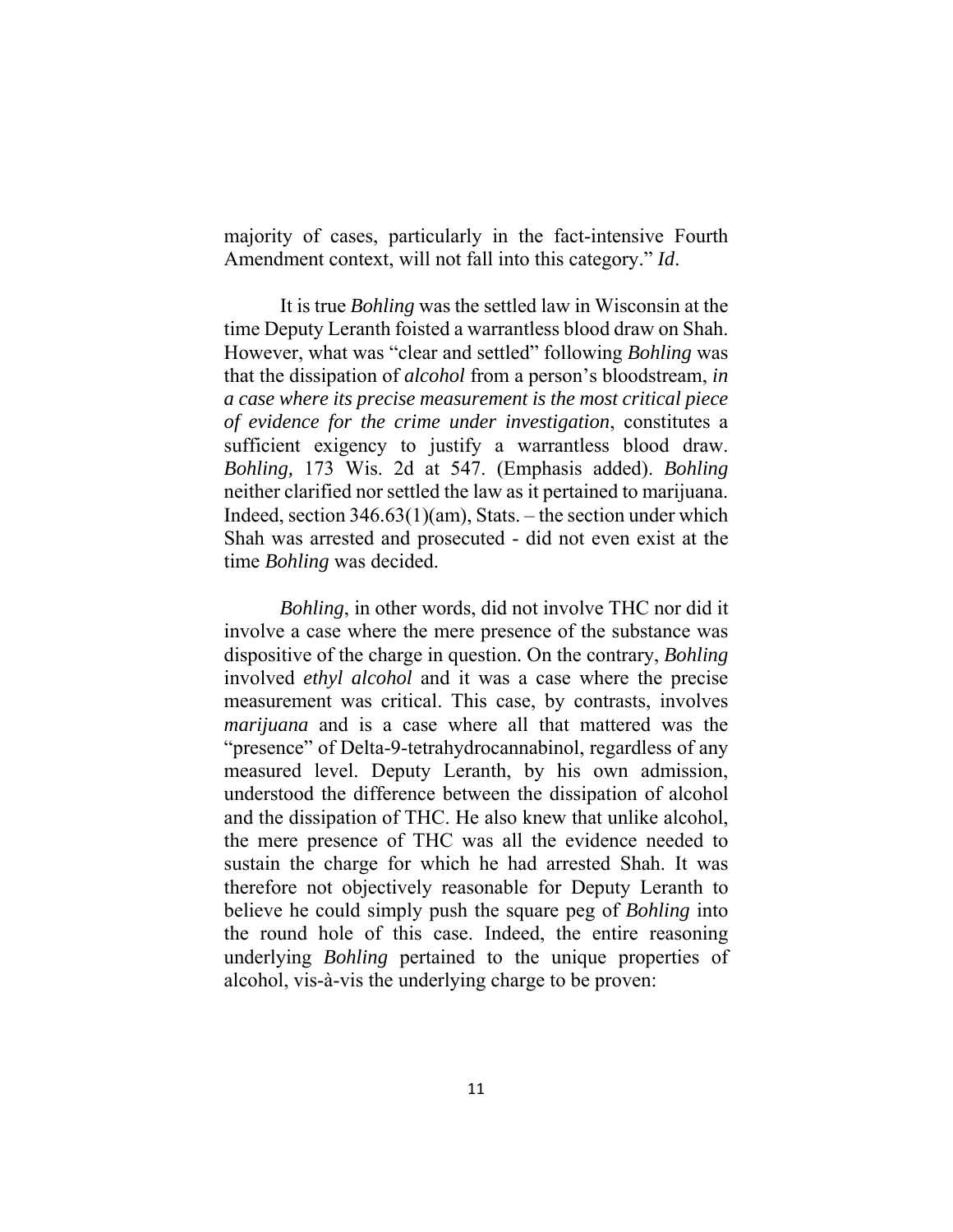Delayed testing can significantly prejudice the state's case, if the accused's BAC level drops below the above-mentioned critical amounts before a blood test is administered. Although delayed test results can be used to estimate BAC level at the time of the alleged criminal conduct, such extrapolations can be speculative. Delay in obtaining a blood sample also creates potential problems for drunk-driving defendants. It is recognized that a person's BAC level initially rises for a period of time after drinking stops while alcohol is being absorbed. If a blood sample is not obtained soon after the alleged drunk-driving offense, a defendant may be hampered in demonstrating that, at the time of the alleged offense, alcohol was still being absorbed into the bloodstream and that, therefore, his BAC was actually lower than that obtained by chemical testing of the blood sample.

*Bohling* at 546-47. None of these bedrock principles upon which *Bohling* was based were or are present in this case.

 Finally, it should be taken into consideration that the offense for which Shah was being investigated was not a criminal offense, but instead, a civil forfeiture case. Both *McNeely* and *Bohling* involved the potential destruction of evidence of "a crime" due to the elimination of alcohol from the bloodstream of a drunken driver. *McNeely*, 133 S.Ct. at 1556. Even in that scenario *McNeely* noted that while the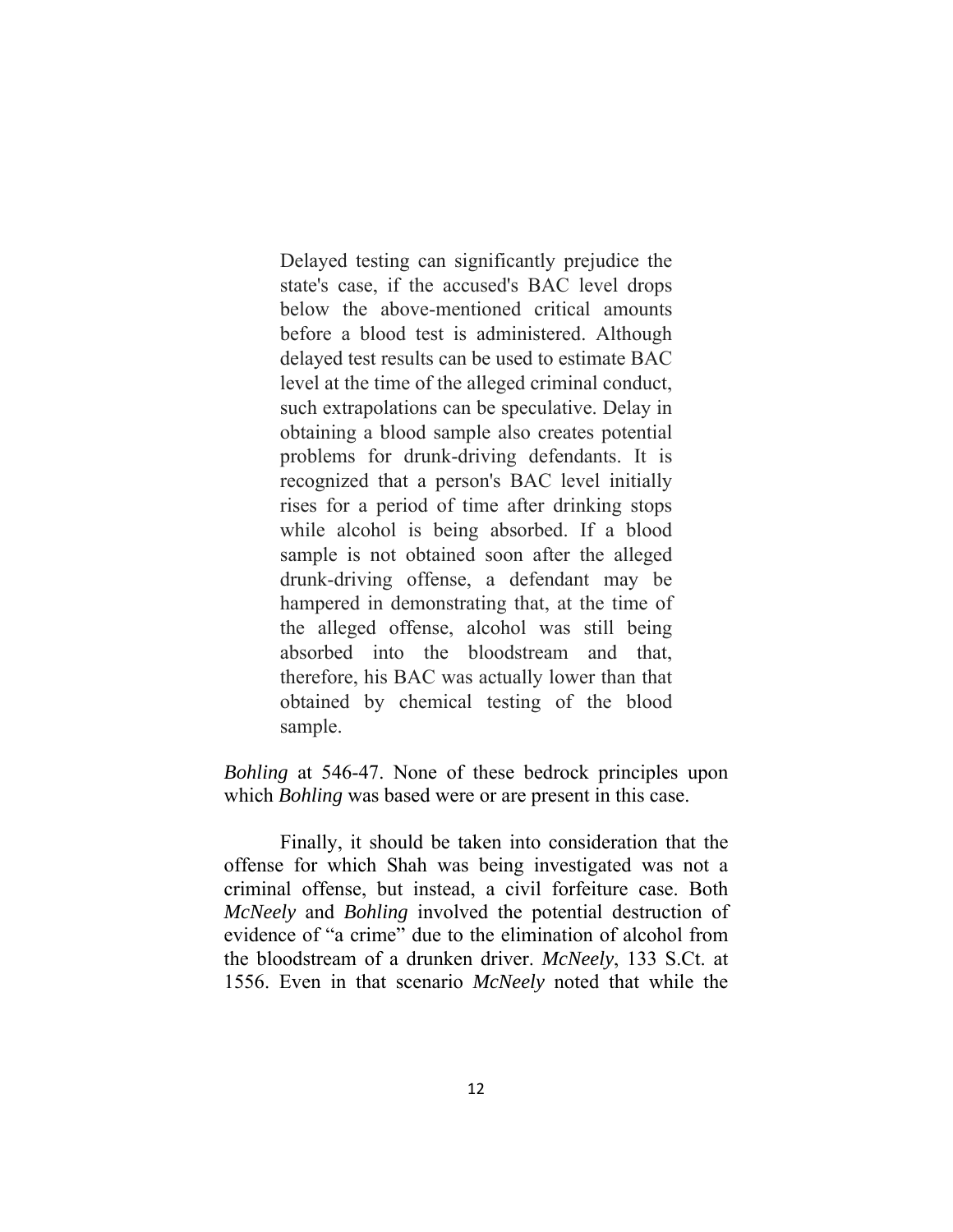natural dissipation of alcohol in the blood may support a finding of exigency in a specific case, it does not do so categorically, but instead, must be determined case by case based on the totality of the circumstances. *Id*. at 1563.

 Part of the totality of the circumstances in this case is that neither a crime nor a charge implicating public safety (because it had nothing to do with impairment) was at issue here. As the United States Supreme Court once observed in a case originating in Wisconsin:

> Even assuming . . . that the underlying facts would support a finding of this exigent circumstance, mere similarity to other cases involving the imminent destruction of evidence is not sufficient. The State of Wisconsin has chosen to classify  $[OWI-1^{st}$  Offense] as a noncriminal, civil forfeiture offense for which no imprisonment is possible. This is the best indication of the State's interest in precipitating an arrest, and is one that can be easily identified both by the courts and by officers faced with a decision to arrest. Given this expression of the State's interest, a warrantless home arrest cannot be upheld simply because evidence of the petitioner's blood-alcohol level might have dissipated while the police obtained a warrant. To allow a warrantless home entry on these facts would be to approve unreasonable police behavior that the principles of the Fourth Amendment will not sanction.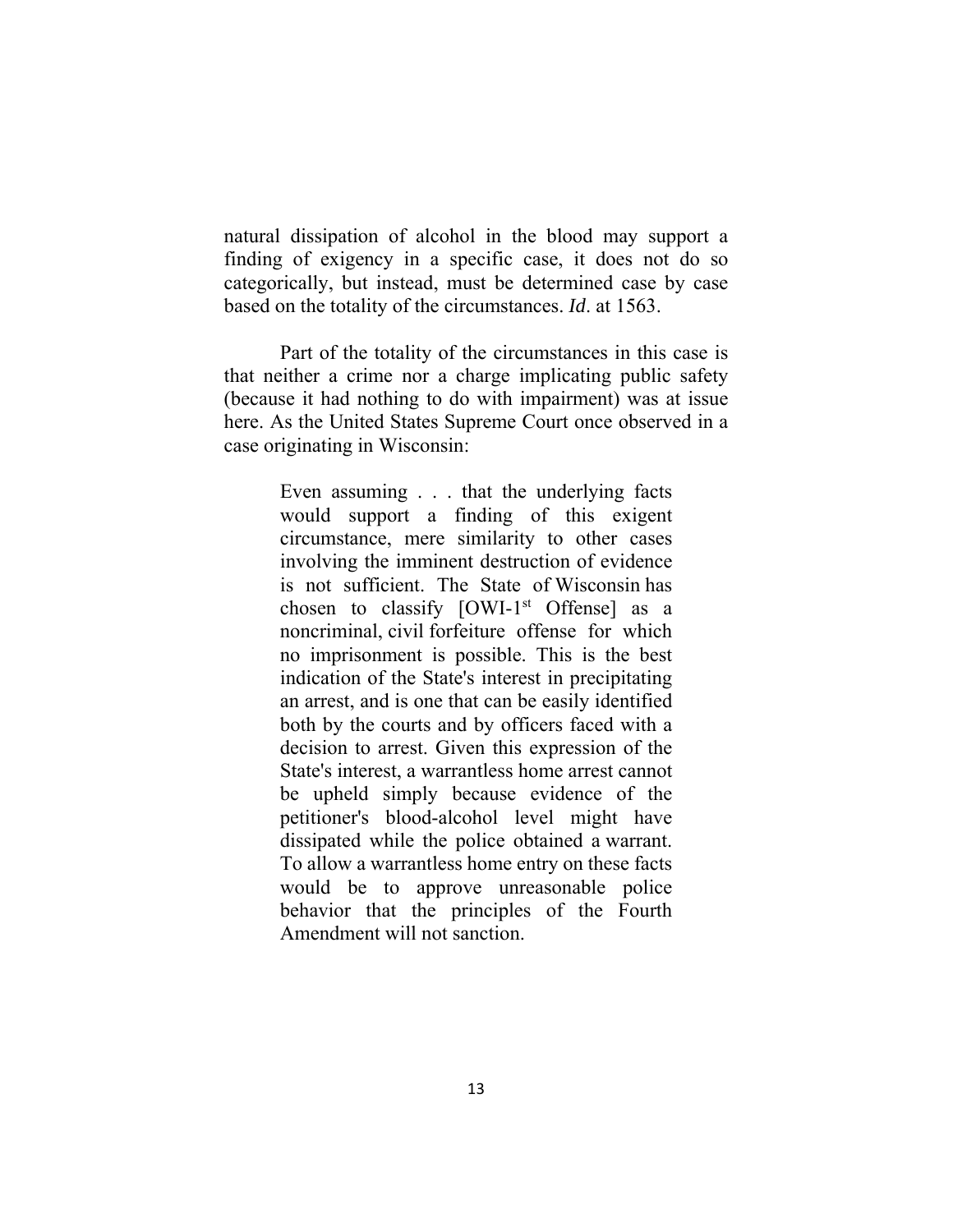*Welsh v. Wisconsin*, 446 U.S. 740, 754 (1984)(citations omitted).

 The totality of the circumstances here include the following important observations. Deputy Leranth was investigating Shah for a non-criminal offense. All of the facts gathered on the scene led Deputy Leranth to believe Shah had just ingested marijuana, in which case the level of THC in his system was on the rise. By Deputy Leranth's own admission, there were no impediments to getting a warrant. Moreover, he only needed to show "the presence" of Delta-9 tetrahydrocannabinol in Shah's system, with the precise measurement or level being irrelevant. Deputy Leranth knew that THC would remain in Shah's system for a prolonged period of time. The County's own expert put that time frame at nine-to-twelve hours. To forcibly take blood from Shah under all of these circumstances was unlawful because the situation did not present an exigency. And to rely on *Bohling* to justify this significant intrusion into Shah's body, when *Bohling* was a case specific to alcohol, a case where the precise measurement of alcohol was important, and a case decided when the civil forfeiture violation Deputy Leranth was investigating did not even exist, was not objectively reasonable.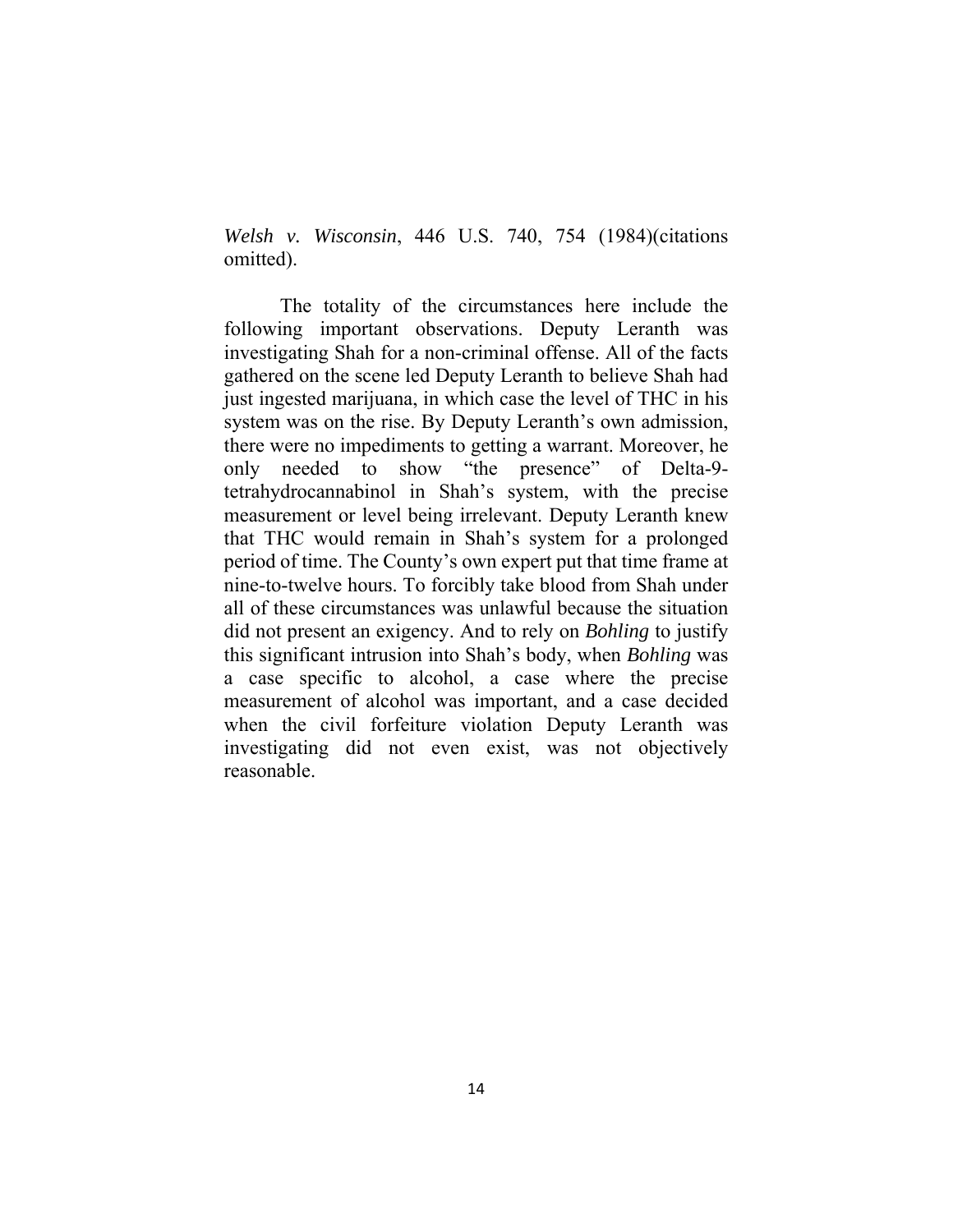### **CONCLUSION AND RELIEF REQUESTED**

 For all of the foregoing reasons, the appellant respectfully requests this Court vacate the judgment and remand the matter for a new trial with instructions that the results of the warrantless blood draw be suppressed.

Dated this 1st day of May, 2016.

 /s/ Rex Anderegg REX R. ANDEREGG Attorney for the Defendant-Appellant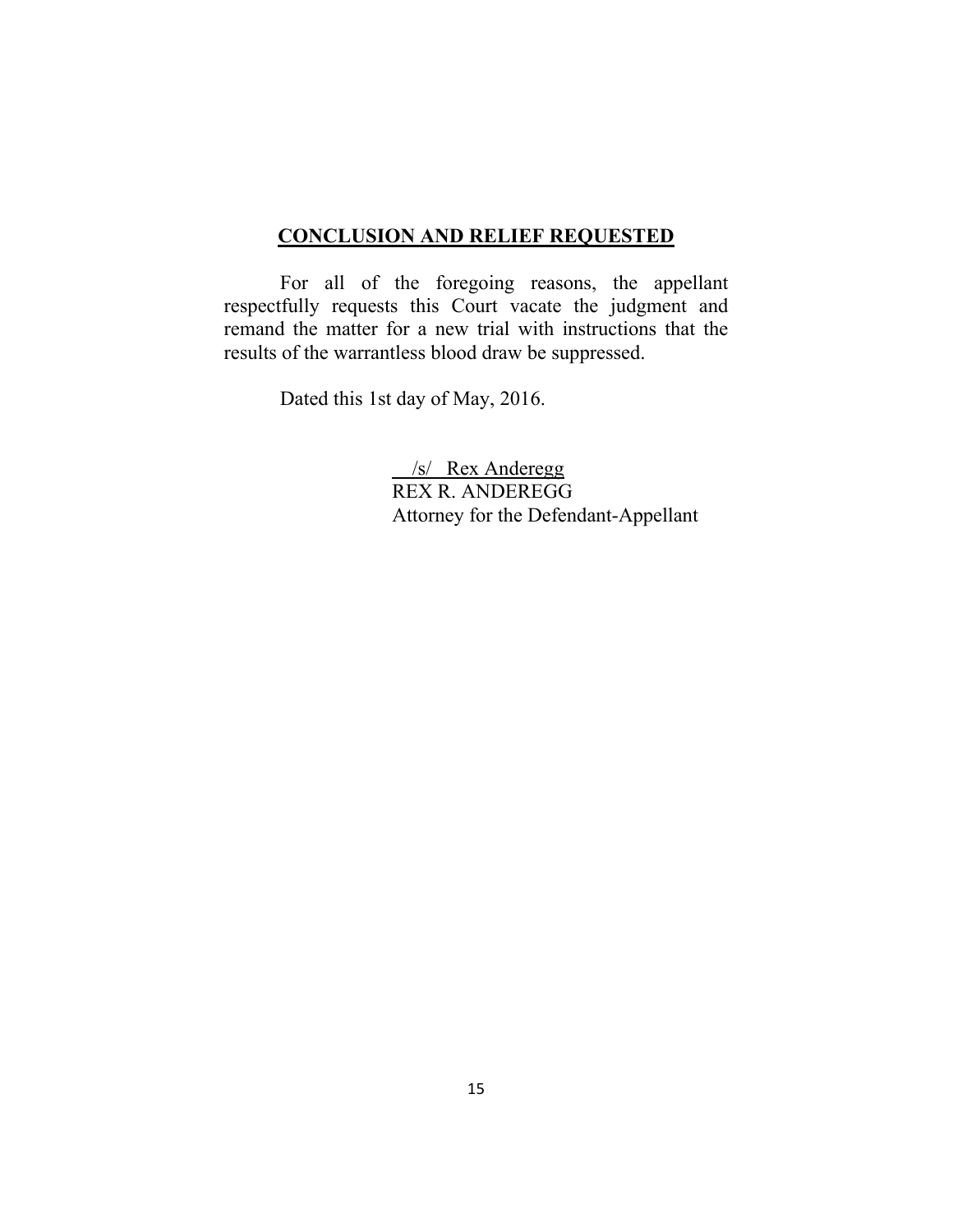### **CERTIFICATION**

 I certify that this brief conforms to the rules contained in §809.19(8)(b) and (c) for a brief produced using a proportional serif font, minimum printing resolution of 200 dots per inch, 13 point body text, minimum 11 point for quotes and footnotes, leading of minimum 2 points, maximum of 60 characters per full line of body text. The length of this brief is 3,525 words.

Dated this 1st day of May, 2016.

 /s/ Rex Anderegg REX R. ANDEREGG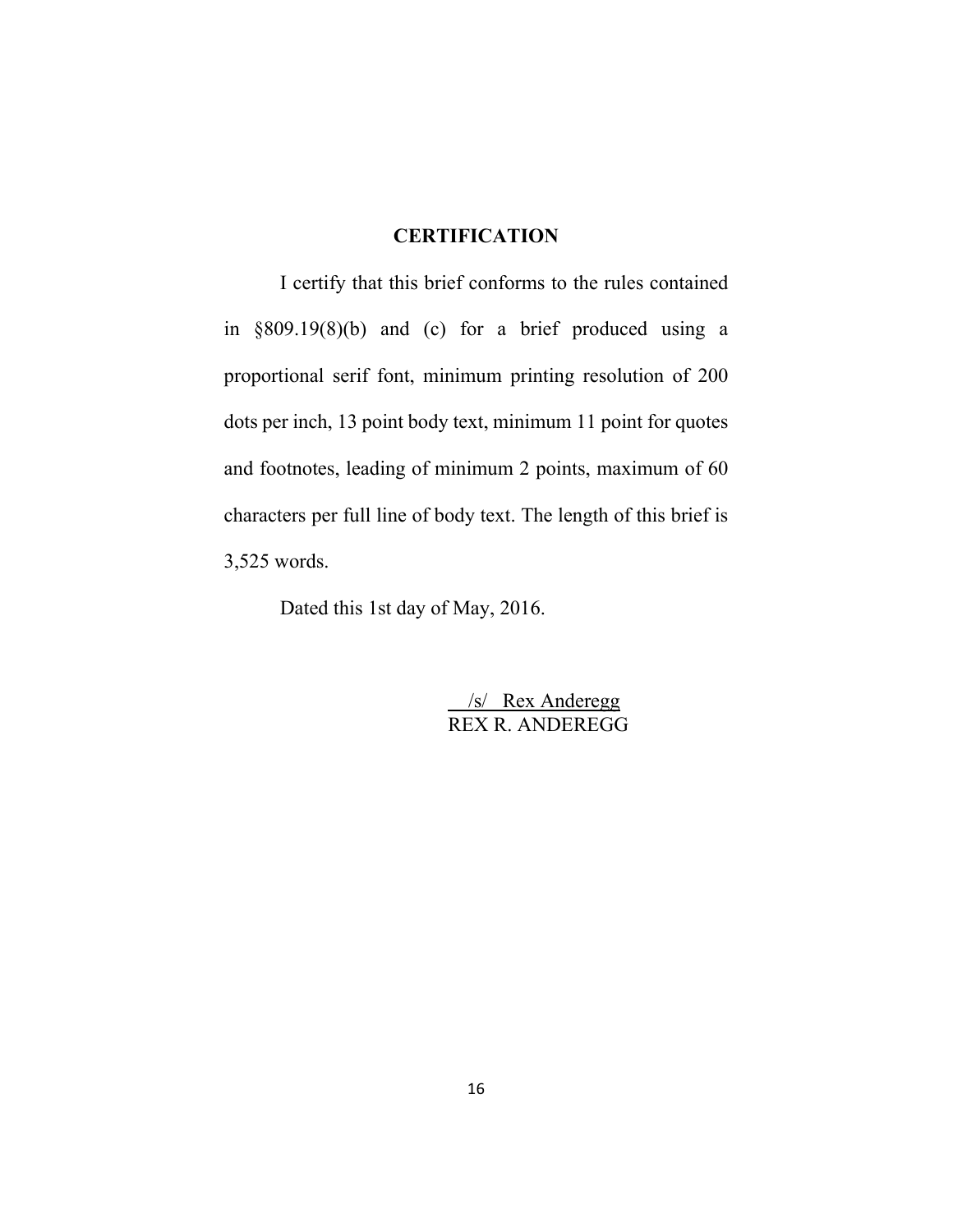#### CERTIFICATION OF APPENDIX

 I hereby certify that filed with this brief, either as a separate document or as a part of this brief, is an appendix that complies with s. 809.19(2)(a) and that contains, at a minimum: (1) a table of contents; (2) the findings or opinion of the circuit court; and (3) portions of the record essential to an understanding of the issues raised, including oral or written rulings or decisions showing the circuit court's reasoning regarding those issues.

 I further certify that if this appeal is taken from a circuit court order or judgment entered in a judicial review of an administrative decision, the appendix contains the findings of fact and conclusions of law, if any, and final decision of the administrative agency.

 I further certify that if the record is required by law to be confidential, the portions of the record included in the appendix are reproduced using first names and last initials instead of full names of persons, specifically including juveniles and parents of juveniles, and a notation that the portions of the record have been so reproduced to preserve confidentiality and with appropriate references to the record.

Dated this 1st day of May, 2016.

 /s/ Rex Anderegg REX R. ANDEREGG